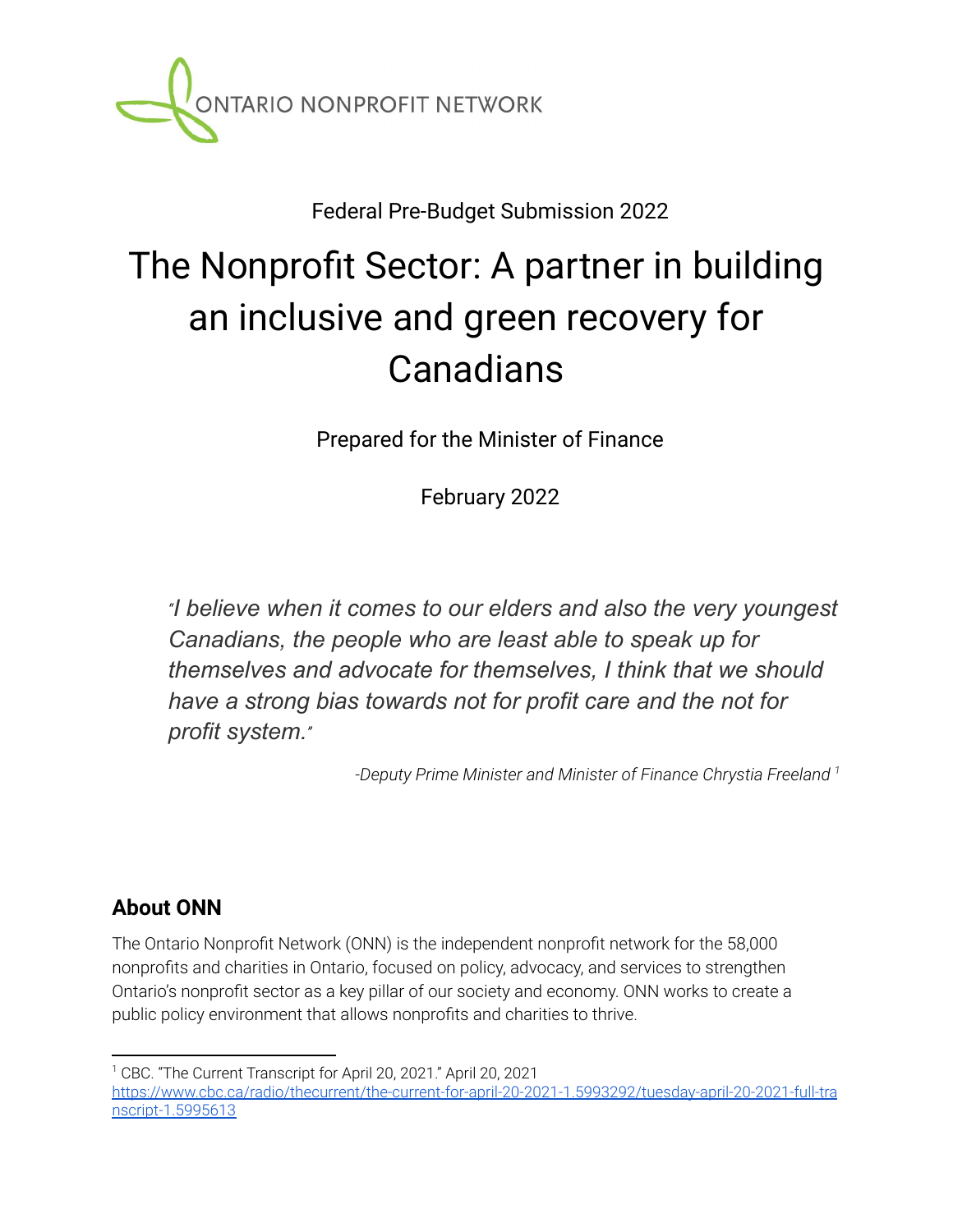

## Summary

### With large-scale changes on the horizon, Canadians need a transformational budget

The way Canadians work, live, and thrive is fundamentally changing as Canada enters a decade of significant social, economic, environmental, and technological changes. To match the scale and speed of changes to come and recover from a historic public health crisis, Canadians need a transformational budget. Business as usual will not work.

A transformational budget will ensure accountability and transparency of tax dollars by investing in what matters most to Canadians - health and well-being, communities, and a sustainable economy.

Nonprofits are trusted partners to government across the province. We share the goal of modernized public and nonprofit services that are integrated, accessible, and equitable - and that safeguard public investments in community services. We are also a big part of why people will choose to be part of Canadian communities, whether individuals, families, or businesses. We create the conditions for improved quality of life and growing local economies.

The two-year long COVID-19 crisis and decades of neglect have taken their toll. To continue our vital role, the sector requires investment and strategic partnership by the government. Without it, there is great risk of a collapsed sector, a lost ally to the government, and most importantly, considerable loss of supports for Canadians for years to come.

Our recommendations present ideas for catalyzing an equitable recovery in Canada.

ONN calls on the Government of Canada to:

- **1. Support the nonprofit sector to ensure its critical infrastructure is prepared for the "building back better" that lies ahead;**
- **2. Partner with nonprofits for an inclusive COVID recovery;**
- **3. Invest in a nonprofit-driven care economy and workforce strategy for long-term and sustainable recovery;**
- **4. Ensure that the agenda on women and the economy includes sectors that are traditionally overrepresented with women (such as the nonprofit sector) to advance gender equity.**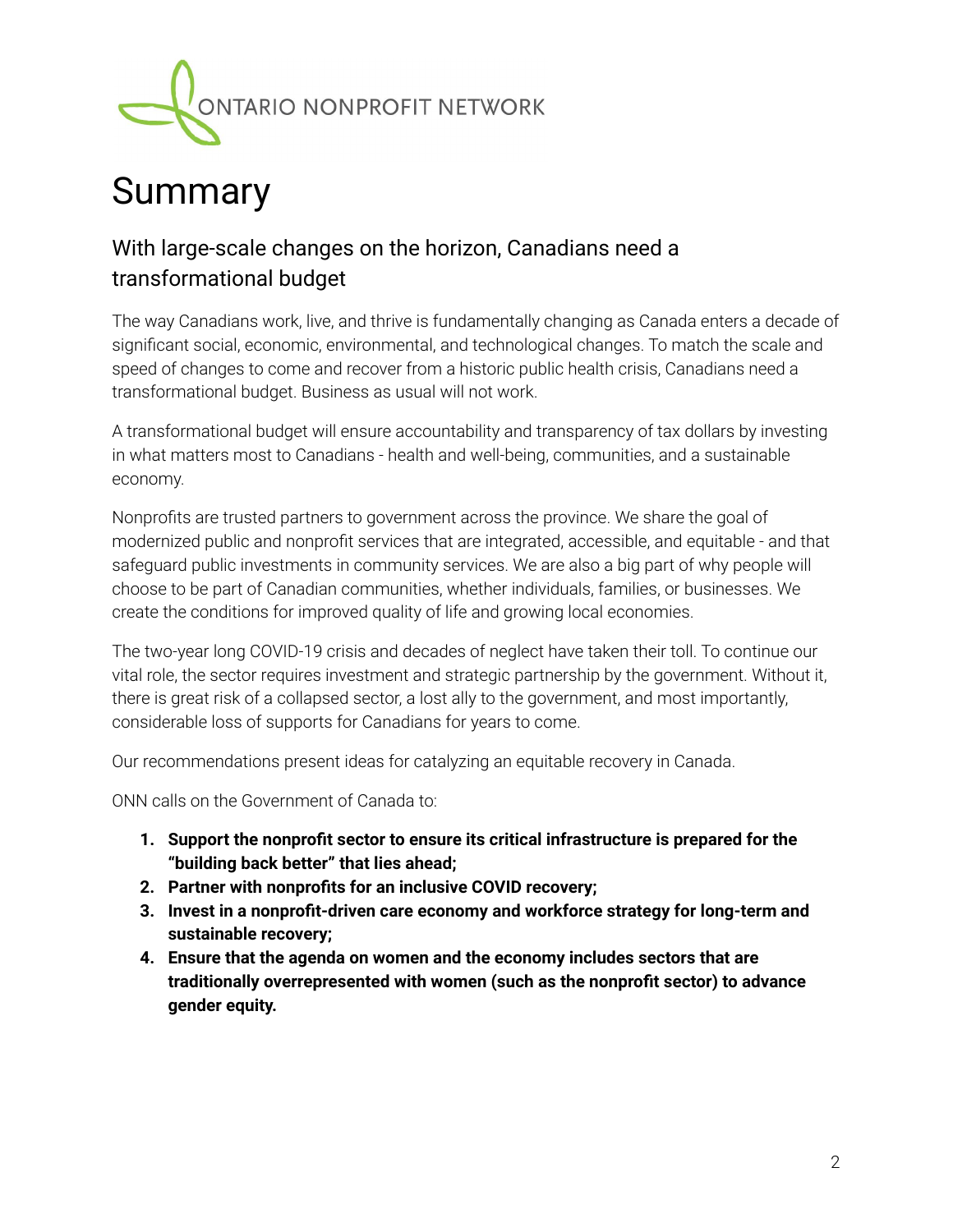

## Introduction

Across Canada the nonprofit sector plays an essential role in job creation, volunteer engagement, and programs and services that support the well-being of Canadians. The sector generates 8.4 per cent of Canada's GDP, employing 2.4 million people -- of whom 77 per cent are women.<sup>2</sup> As a sector, nonprofits receive less than half of their revenues from governments. Nonprofits reinvest all surpluses in their missions and leverage government revenues through private grants and donations, the sale of goods and services, and volunteer efforts to create additional value for the communities they serve. Through their job creation and local spending activities, nonprofits generate considerable economic impact above and beyond the extensive social, cultural, and ecological value they provide to Canadians.

Since March 2020, nonprofit organizations across Canada have been at the forefront of fighting COVID-19, from emergency child care, mental health supports, meal delivery and supports for isolated seniors, vaccinating hard-to-reach populations to supporting communities through arts and sports programming. All Canadians rely on nonprofits, especially those who have been disproportionately impacted by the pandemic - women, Indigenous Peoples, Black and racialized people, youth, seniors, and newcomers to Canada.

Over the past two years, we have seen the sector innovate by repurposing community kitchens for mobile food programs, using telephone trees to reach isolated seniors, activating virtual sports programs, offering pre-loaded phones with wellness supports for Indigenous youth, and much more. Nonprofits have provided ways for people to come together in a crisis, providing safe and accessible spaces. They have done all of this through creative solutions, grassroots connections, and on-the-ground knowledge.

At the same time, our sector has faced disruption, financial hardship, and staffing crises in the wake of COVID-19.<sup>3</sup> The federal government's supports during time, notably the Canada Emergency Wage Subsidy (CEWS), has been critical. However, smaller organizations and those without paid staff have been left to their own devices, while larger nonprofits benefited from programs geared to employers in all sectors (like the CEWS), or targeted funds for arts and social services.

The time is now to support a sector that is a critical partner for the Government in rebuilding an equitable recovery for Canada.

<https://www150.statcan.gc.ca/n1/daily-quotidien/210430/dq210430d-eng.htm>

<sup>&</sup>lt;sup>2</sup> Statistics Canada. "The Daily  $-$  Non-profit institutions and volunteering: Economic contribution, first quarter 2021." 2021. <https://www150.statcan.gc.ca/n1/daily-quotidien/210628/dq210628c-eng.htm>; Statistics Canada. "The Daily — Non-Profit Organizations and Volunteering Satellite Account: Human Resources Module, 2010 to 2019."

<sup>&</sup>lt;sup>3</sup> ONN and l'Assemblée de la francophonie de l'Ontario. COVID-19: State of the sector one year later. June 2021. <https://theonn.ca/our-work/covid-surveys/>;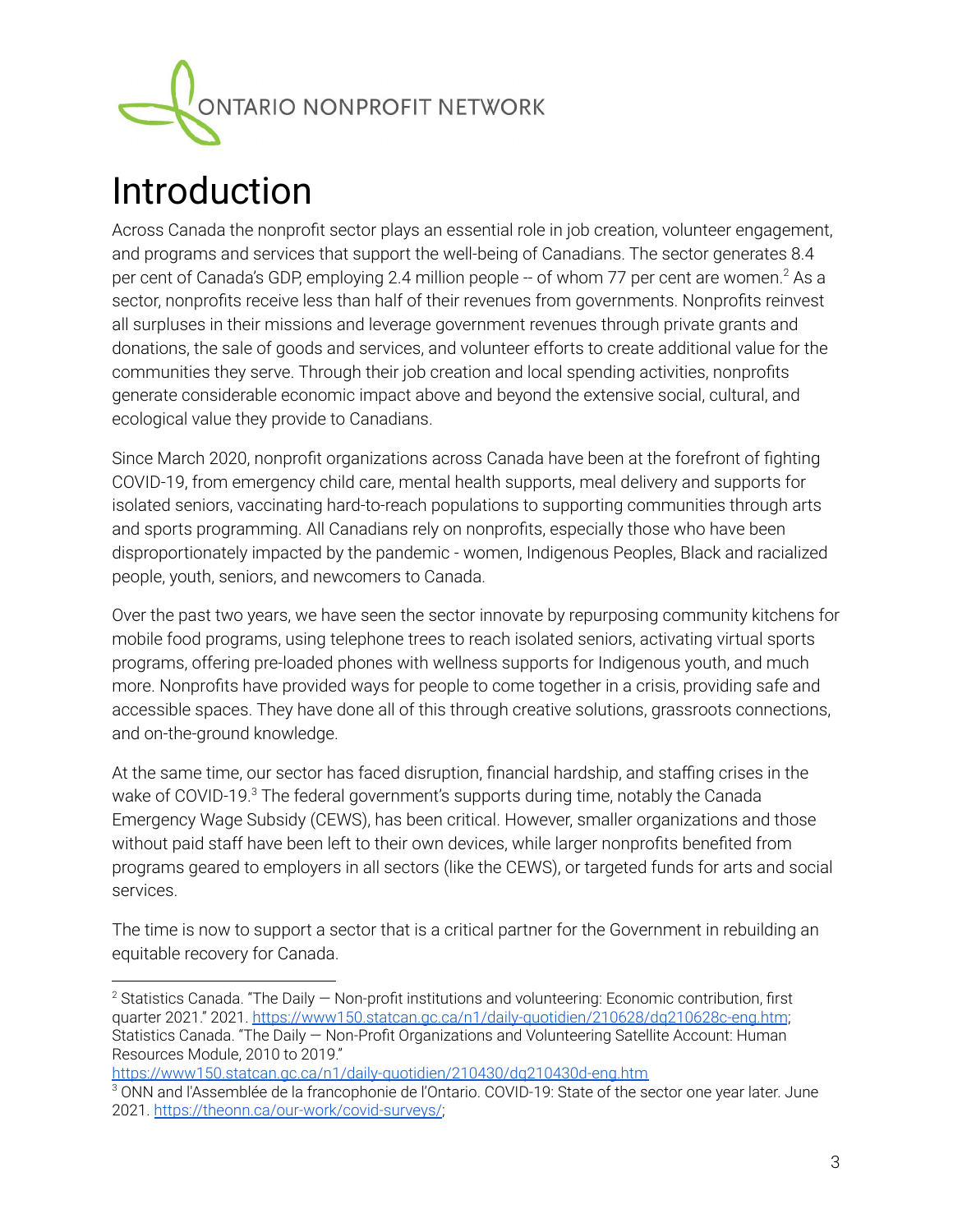

## Recommendations

Recommendation 1: Support the nonprofit sector to ensure its critical infrastructure is prepared for the "building back better" that lies ahead

**● Enhance the Community Services Recovery Fund by increasing the amount by \$300 million, extending the timeline for use of funds to March 2023, and ensuring that all public benefit nonprofits and charities are eligible to receive funding on the basis of need.**

The Community Services Recovery Fund (CSRF) is a welcome infusion of core operating support that will help nonprofits and charities adapt and modernize to the challenges created by the pandemic. Various research studies show that small and medium sized organizations serving rural regions or specific populations (as opposed to the general public) are having a disproportionately hard time adapting. They have also been less likely to access federal emergency measures such as the CEWS and the CERS, putting the diversity of the sector at risk. $^4$ The CSRF presents an opportunity to counter this trend and bolster those organizations that most need support.

Additionally, in recognition of the value that all nonprofits and charities bring, it is important that the CSRF be open to all public benefit nonprofits and registered charities on the basis of need, rather than just those organizations providing frontline services. The scale of need in the nonprofit sector is greater than the \$400 million allocated, particularly as emergency measures expire this fall. Donation levels have not yet rebounded and it is important that organizations have time to spend the funding in meaningful ways so that the program has a truly transformative impact.

**● Provide Statistics Canada with a mandate to carry out a follow-up to the 2003 National Survey of Non-Profit and Voluntary Organizations on an annual basis and provide funding of \$5 million for 2022 plus \$1.5 million ongoing.**

There are numerous gaps in the data currently collected by the federal government about the nonprofit sector in terms of macroeconomic, human resources, and organization-level information. Evidence is key to informed decision making, and this data deficit creates challenges for policymakers and nonprofit sector leaders. Furthermore, collecting data on the nonprofit sector would advance the federal government's recent commitments to improve its quality of life measures and the availability of disaggregated data. It is essential that we have baseline information about the number and location of nonprofits, their areas of activity and target populations, their financial and human resources, and the challenges they face.

<sup>4</sup> Ontario Nonprofit Network. "COVID-19: State of the Ontario Nonprofit Sector One Year Later." 2021. [https://theonn.ca/wp-content/uploads/2021/07/2021\\_ONN\\_State-of-the-Ontario-Nonprofit-Sector.pdf](https://theonn.ca/wp-content/uploads/2021/07/2021_ONN_State-of-the-Ontario-Nonprofit-Sector.pdf)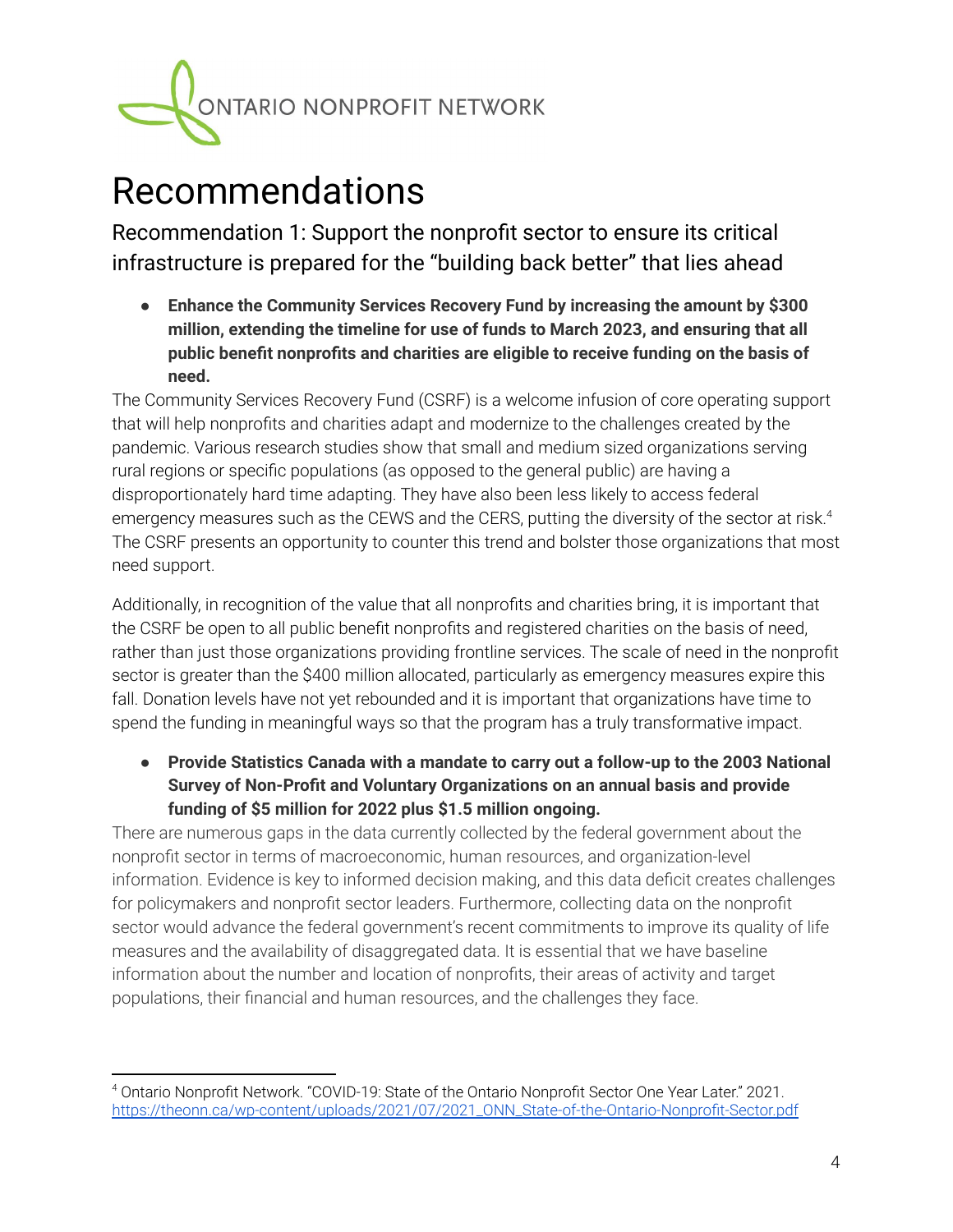

#### **● Strategically engage with our sector through a home in government**

Despite the sector's significance and magnitude, no strategic relationship exists between the federal government and this sector. There is no entity responsible for ensuring the well-being of charities and nonprofits as a sector. Never was this clearer than during the pandemic, when many of the federal economic relief measures initially failed to take into account the unique characteristics and revenue models of charities and nonprofits.

A home in government makes economic sense, it will strengthen the sector as a whole thus benefit the communities the sector serves. A coordinated approach to policy and engagement of nonprofits by a central body can eliminate duplicate efforts and rather harness the sector's knowledge, expertise, local insights, and data. It would create the kind of federal policy framework, programs, and investments that have been used successfully in other economic sectors like transportation, agriculture, and small business, all of which have federal department support. Moreover, it will enhance the sector's ability to access financing, offer decent work, invest in digital transformation, rely on quality data, and benefit from more enabling regulation.

#### Recommendation 2: Partner with nonprofits for an inclusive COVID recovery:

**● Ensure federal transfers take profit out of publicly-funded care programs (e.g., long-term care); No federal funding to for-profit service expansion.**

As COVID has laid bare, and years of research has shown, services to people such as children, the elderly, and people with disabilities or health challenges provided by private for-profit corporations results in inferior care.<sup>5</sup> Private profits are prioritized over service provision and care suffers. Moreover, the financialization of for-profit care facilities occurs as corporations extract capital from the care facilities leaving ever growing debts and service charges for the government to pay. Canadians' care facilities ought not to be for sale. 6

Limiting government investments to nonprofit-driven care services will elicit the most benefits for communities. Care services should have care, not profit, as their central objective. The nonprofit business model can provide Canadians with flexible care options that are high quality, affordable, accessible, and inclusive

#### ● **Strengthen the nonprofit sector's ability to meet demand for child care spaces.**

We are encouraged by the federal government's historic investment in building a national child care system that is strongly committed to limiting expansion to the nonprofit and public sectors and ensuring high quality child care jobs. It is a great example of how the care economy can

<https://theonn.ca/our-work/our-financing/nonprofits-deliver/>

<sup>5</sup> Ontario Nonprofit Network. "Nonprofits Deliver." 2020.

<sup>&</sup>lt;sup>6</sup> Ontario Nonprofit Network. "Not for Sale: The Case for Nonprofit Ownership and Operation of Community Infrastructure." <https://theonn.ca/our-work/our-financing/public-lands-civic-spaces/not-for-sale/>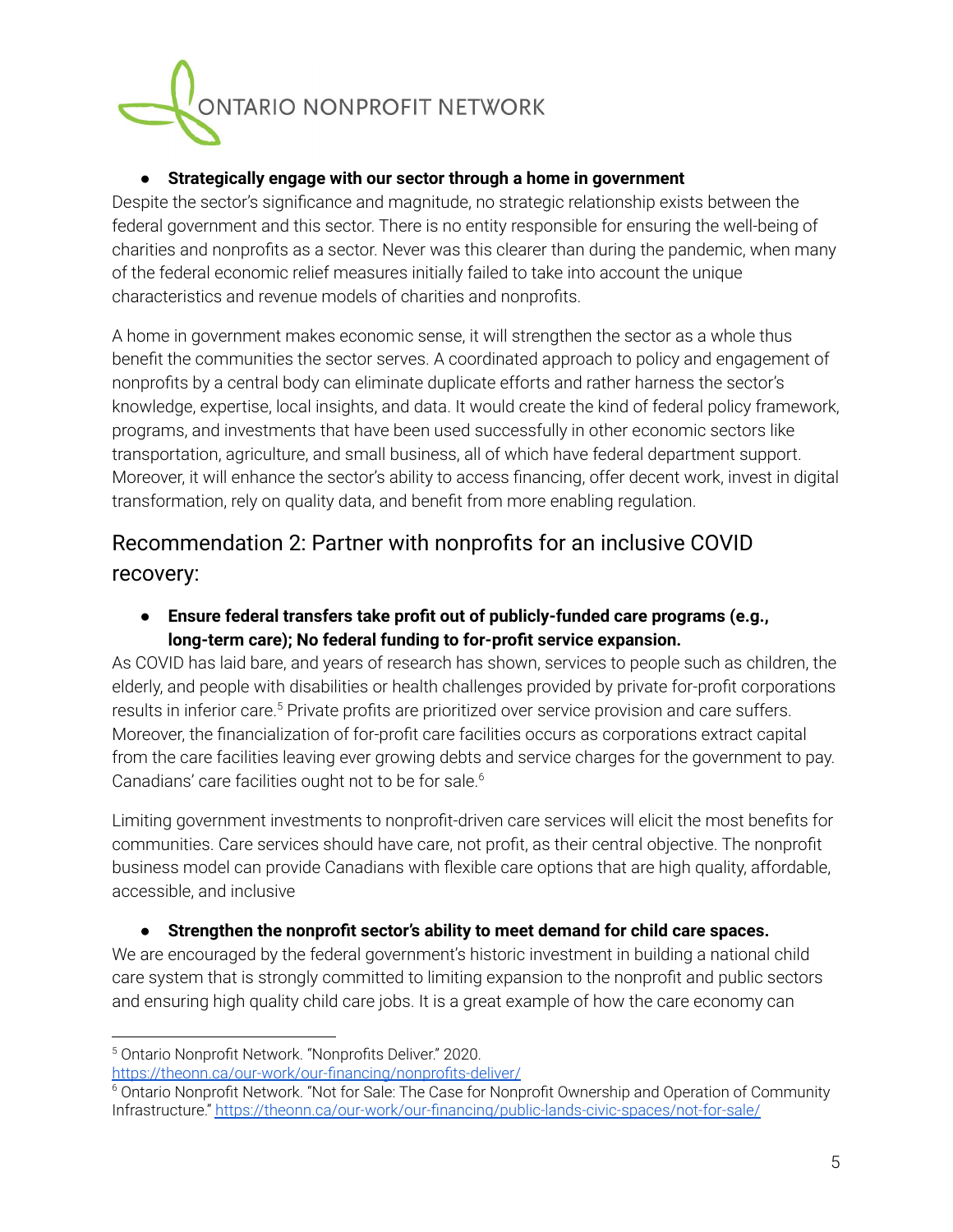

stimulate economic recovery. Nonprofits are the best partners for governments to build and expand a Canada-wide licensed child care system that is affordable, accessible, high quality, and inclusive.<sup>7</sup> The sector is well positioned to offer a variety of flexible child care choices to parents that enhance quality of care, safety, and working conditions. $^8$ 

To strengthen the sector's ability to expand, the federal government can provide investments in capital for building new licensed child care spaces and retrofitting existing ones. Also investing in start-up/scaling up of nonprofits that can function as intermediaries between nonprofit child care services and the child care spaces building process (e.g., technical assistance and capital project financing experts) can ensure the sector is prepared to meet demand.

#### ● **Prioritize procurement from local nonprofit social enterprises and co-operatives, to create exponential positive social and economic impact.**

Public Services and Procurement Canada should continue to advance work on social value procurement across government to create access to business opportunities for nonprofit social enterprises. These enterprises reinvest surpluses back into their mission and often employ people who face barriers to employment; creating meaningful work, building economic self-sufficiency for local communities, and reducing reliance on social programs.

● **Tailor the design of the Social Innovation Strategy and the Social Finance Fund to enable the scaling up of local, community-led solutions.**

Focus the forthcoming Social Innovation Strategy, and the Social Finance Fund in particular, on supporting community-led solutions to the biggest challenges of our time. Specifically, ensure that funds are not only accessible to nonprofit social enterprises but are targeted to Black-led, Indigenous-led, and women-led nonprofits, as well as those led by people with disabilities, other racialized Canadians and people across rural regions. Nonprofit and co-operative associations/intermediaries (linking organizations) need to be supported to enable small community nonprofits to take advantage of larger-scale investment streams. The focus needs to be on building community-owned assets rather than subsidizing private capital and risk.

### Recommendation 3: Invest in a nonprofit-driven care economy and workforce strategy for long-term and sustainable recovery

Care services are the supports that allow Canadians to work, grow, and thrive - from long-term care, home care, and child care, to care for people with developmental disabilities. Investment in care services fuels strong families and communities, just like investments in transportation,

<sup>7</sup> Ontario Nonprofit Network. "Nonprofits Deliver Canada-Wide Child Care System." June 2021. [https://theonn.ca/wp-content/uploads/2021/06/Nonprofits-Deliver-Canada-Wide-Child-Care-System-Briefin](https://theonn.ca/wp-content/uploads/2021/06/Nonprofits-Deliver-Canada-Wide-Child-Care-System-Briefing-Note-JUNE-2021.pdf) [g-Note-JUNE-2021.pdf](https://theonn.ca/wp-content/uploads/2021/06/Nonprofits-Deliver-Canada-Wide-Child-Care-System-Briefing-Note-JUNE-2021.pdf)

<sup>8</sup> Ontario Nonprofit Network. "Nonprofits deliver high quality, flexible child care choices." January 2022. <https://theonn.ca/wp-content/uploads/2022/01/Nonprofit-Child-Care-Models-External-JAN-2022.pdf>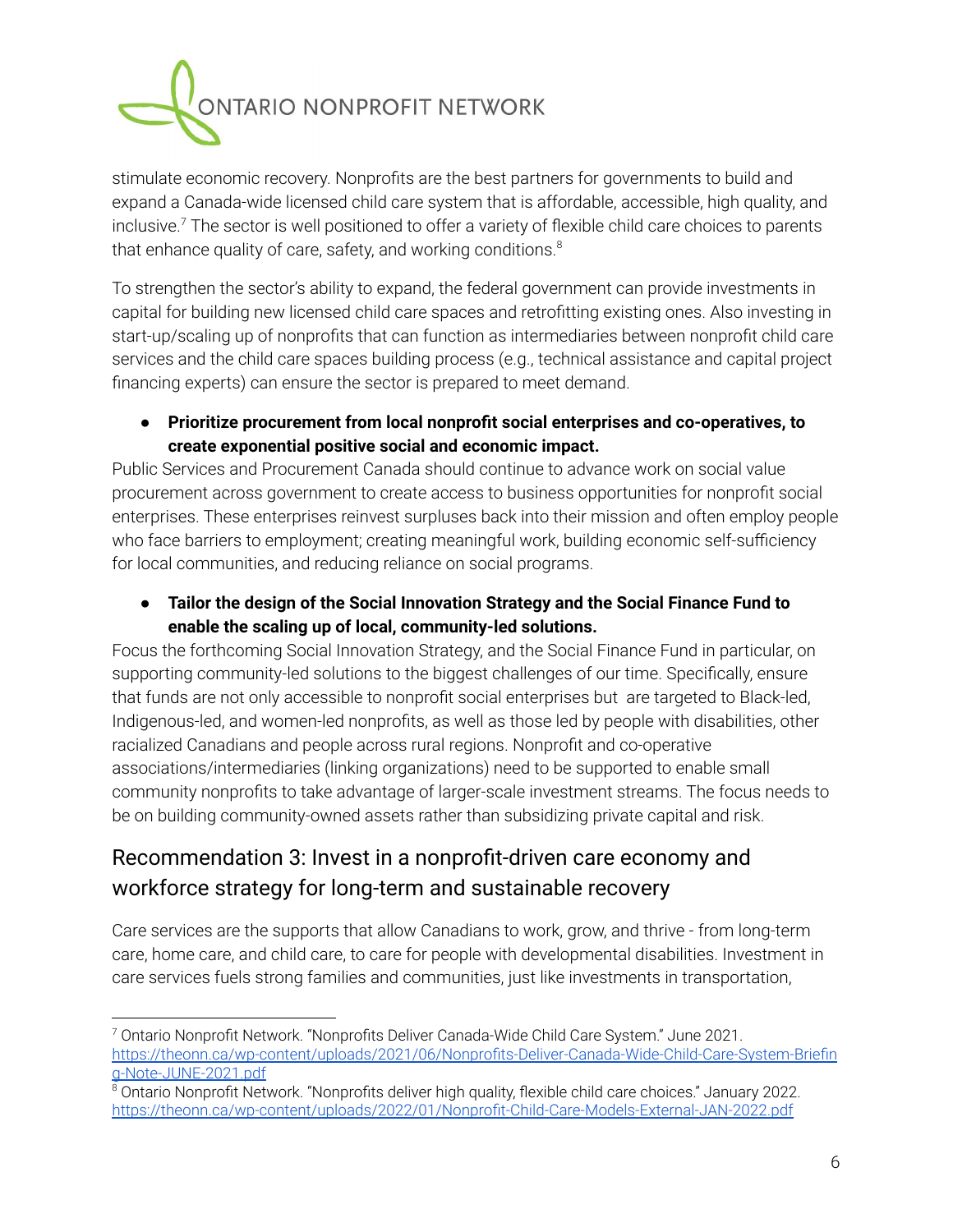

roads, bridges, the electrical grid, and public health. The pandemic has unequivocally highlighted that care services are essential to Canadians and the country's economy.

The extensive waitlists for care services demonstrate that there are increasing unmet needs for affordable and quality care. The demand for care is only going to continue to grow as baby boomers age and the working age population shrinks. Unlike in other sectors where technological disruption is eradicating jobs, care jobs are projected to grow in the future of work. The World Economic Forum forecasts that over the next three years 37 per cent of projected job opportunities are in emerging professions in the care economy. <sup>9</sup> However, the current supply of care workers is not enough to meet this demand.

Economic modelling across jurisdictions has found that investing in care services has far more social and economic benefits than investing in other stimulus instruments. For example:

- Research from the UK forecasts that investing in care rather than in construction would create 2.7 times as many jobs and increase overall employment rates by five per cent. Half the investment could be recouped by the Treasury in direct and indirect tax revenue, and the policy choice would produce 30 per cent less greenhouse gas emissions. $^{\rm 10}$
- In economic modelling for the US, an annual public investment of \$77.5 billion in child care, residential care, and home health care would generate over \$220 billion in new economic activity annually and 22.5 million new jobs over 10 years. $^{\rm 11}$

Boosting nonprofit-driven long-term care, home care, child care, and services for people with disabilities will improve the quality of care while providing good jobs and expanding the availability of care services.

### Recommendation 4: Ensure that the agenda on women and the economy includes sectors that are traditionally overrepresented with women, to advance gender equity.

Historically, women, especially Black, immigrant, migrant and undocumented workers, have been concentrated in industries and occupations that are aligned with their traditional gender roles namely care work. These industries and occupations have a disproportionate share of low-waged and precarious work and are vastly undervalued, which significantly drives down women's economic security overall. Women's economic recovery must include multiple pathways for

<sup>9</sup> World Economic Forum. "Jobs of Tomorrow: Mapping opportunity in the new economy." January 2020. [http://www3.weforum.org/docs/WEF\\_Jobs\\_of\\_Tomorrow\\_2020.pdf](http://www3.weforum.org/docs/WEF_Jobs_of_Tomorrow_2020.pdf)

<sup>&</sup>lt;sup>10</sup> Women's Budget Group (UK.) "A Care-Led Recovery from Coronavirus." June 30, 2020. <https://wbg.org.uk/analysis/reports/a-care-led-recovery-from-coronavirus/>

 $11$  Time's Up Foundation. "It's Time to Care: The Economic Case for Investing in a Care Infrastructure." February 2021.

[https://timesupfoundation.org/work/times-up-impact-lab/times-up-measure-up/its-time-to-care-the-econo](https://timesupfoundation.org/work/times-up-impact-lab/times-up-measure-up/its-time-to-care-the-economic-case-for-investing-in-a-care-infrastructure/) [mic-case-for-investing-in-a-care-infrastructure/](https://timesupfoundation.org/work/times-up-impact-lab/times-up-measure-up/its-time-to-care-the-economic-case-for-investing-in-a-care-infrastructure/)